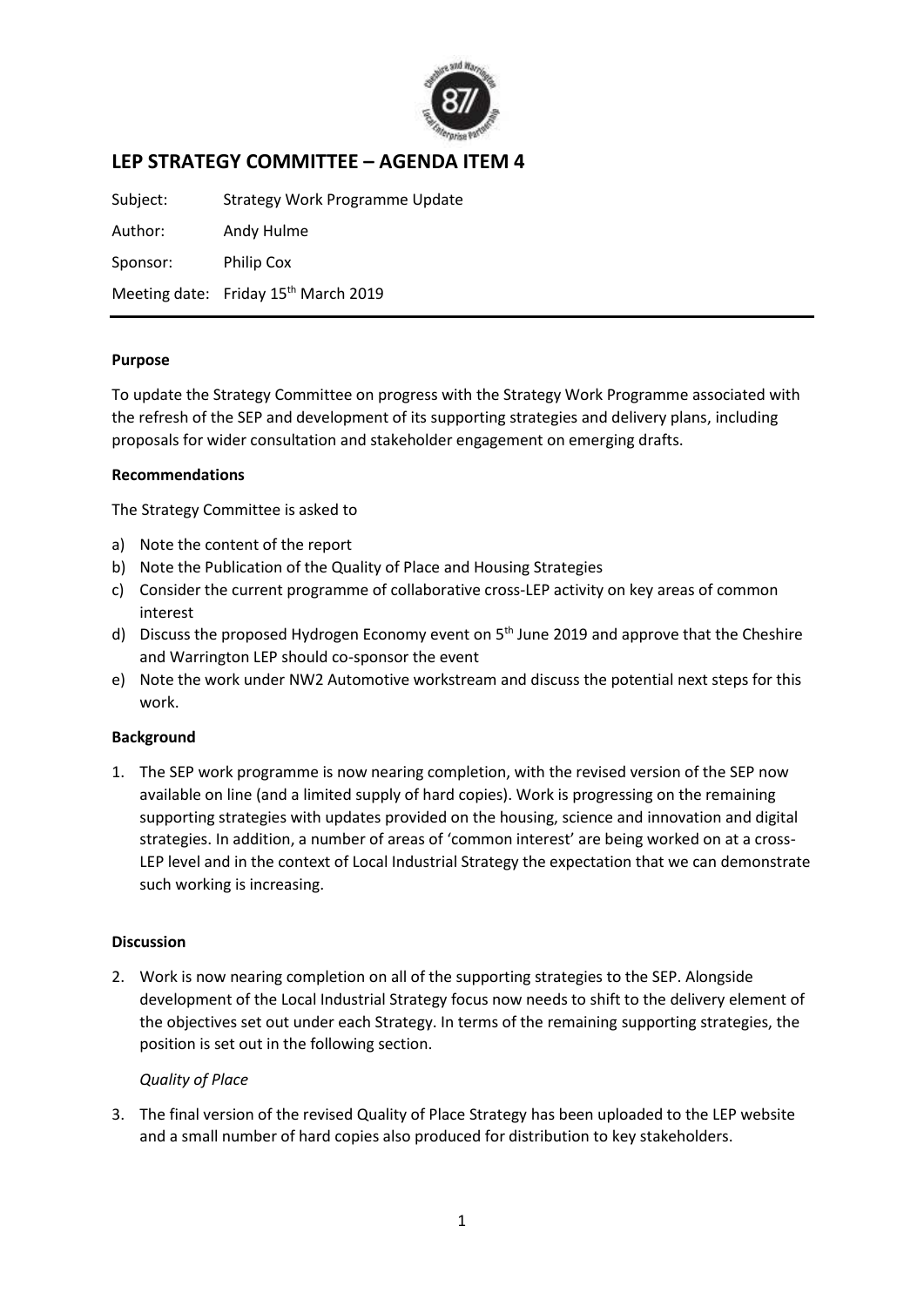

# *Housing*

4. A presentation on the draft Housing Strategy was given to the LEP Board in January and was very well received. By the time of the meeting is expected that the full Strategy, plus a summary presentation pack, will have been uploaded to the LEP Website.

#### *Science and Innovation*

5. The draft Science and Innovation Strategy was considered further by the Strategy Committee at its November meeting. The text is currently with the LEP's graphic designers. As agreed at the January meeting the Committee will receive a presentation on the main recommendations in the strategy at this meeting.

# *Digital Strategy*

6. Due to unforeseen circumstances the work to finalise the digital strategy is running some weeks behind schedule. It is intended that the final version is completed and published by the end of April 2019. The Strategy has already started a number of conversations around the need to bring key organisations together to understand what the future digital infrastructure requirements might be for the sub-region and to translate this in to a Digital Infrastructure Plan.

# *Moving forwards to Delivery*

7. As mentioned above, focus of the Strategy work programme now needs to shift to the delivery element of the objectives set out under each Strategy and ensuring that any activity is aligned to the work on Local Industrial Strategy, as appropriate. **It is suggested that a specific item be included on the agenda for the May 2019 meeting to look at the overall delivery plan and discuss how this is prioritised and taken forwards.**

# *Collaborative Activities*

- 8. An update was provided at the January meeting of the Strategy Committee on progress in developing a cross-border Energy Prospectus in conjunction with the Mersey Dee Alliance and North Wales Economic Ambition Board. This is one of a number of current examples of collaborative, cross-LEP working that Cheshire and Warrington is engaged in and it is an appropriate time to update the Committee on progress with this activity.
- 9. It is also suggested that the Strategy Committee receive more detailed presentations on each of these workstreams at future meetings.
	- *a. Energy and Clean Growth: Developing a Hydrogen Economy*
- 10. Our Energy and Clean Growth Strategy highlighted the potential for Cheshire and Warrington to be at the heart of the development of a 'hydrogen economy'. Whilst this represents an opportunity for other parts of the UK, the breadth and depth of assets in our sub-region and in to Liverpool City Region is significant, and external studies also suggest that our access to a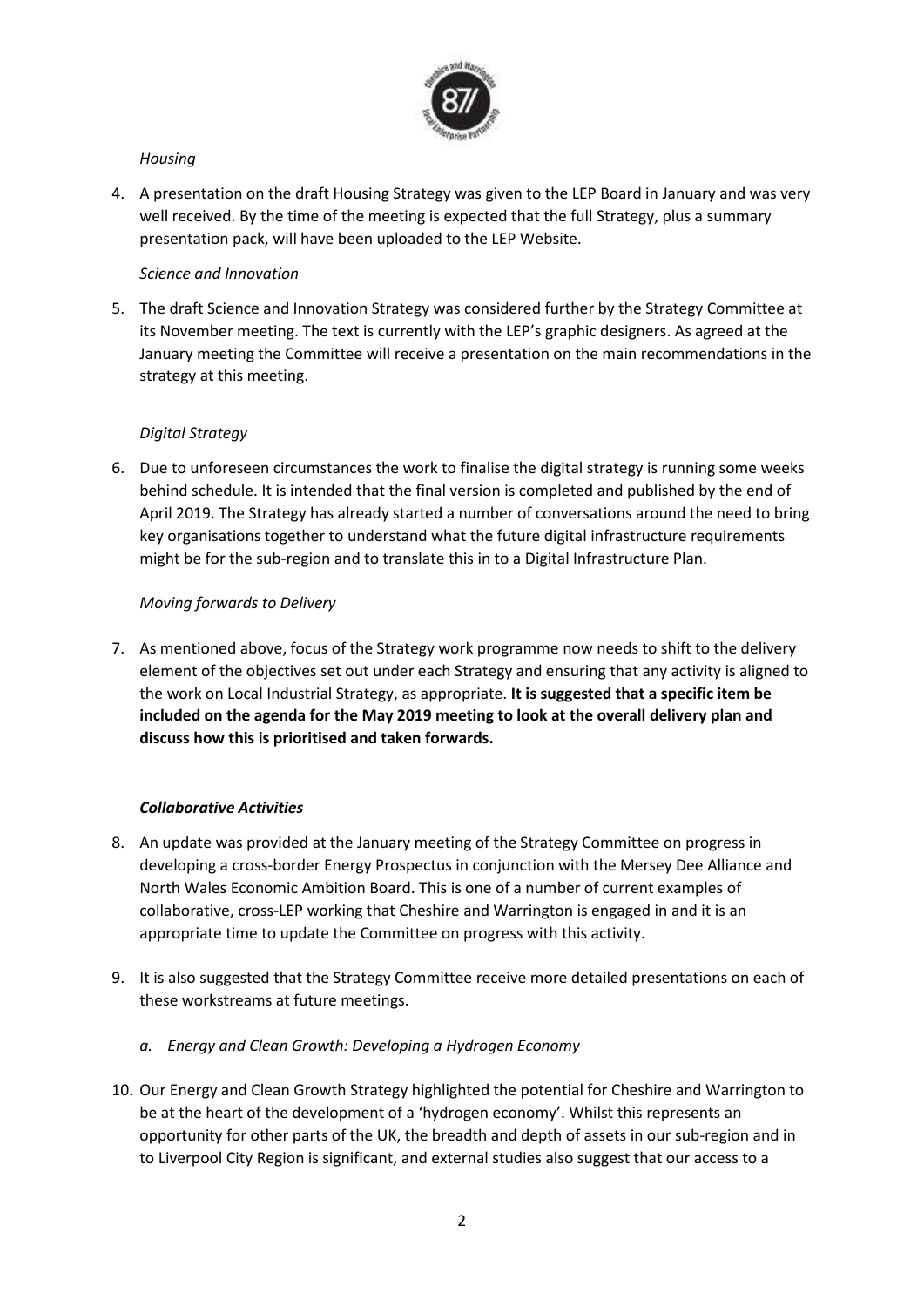

suitable underground store for excess carbon dioxide  $(CO<sub>2</sub>)$  offers a more cost-effective solution than those other areas.

- 11. The opportunities for utilising hydrogen as an alternative, 'green gas', include using it for transport – fuelling buses, trains and commercial vehicles – and as a substitute for natural gas (methane) in heating.
- 12. For some weeks the LEP has been engaging with the business-led 'North West hydrogen Alliance' and with Liverpool City Region LEP to develop the thinking around hydrogen production and deployment and how this might align and support wider ambitions for the E-Port Smart Energy project and the Government's Industrial Clusters mission.
- 13. As part of this process, Halton Council, which is leading on hydrogen for LCR, has developed a proposal for a Hydrogen-focussed summit, to be held at The Heath, Runcorn in June. A copy of the outline is attached at **Appendix A**. Cheshire and Warrington LEP has been invited to help shape the event and to sponsor it. Sponsorship is just £2,500 and would be sourced from the LEP Strategy budget.

# **The Strategy Committee is asked to discuss the potential benefits of supporting this event and to agree that the LEP sign up as a sponsor at a cost of £2,500.**

- *b. Energy and Clean Growth: Nuclear Sector Deal Supply Chains Programme*
- 14. The Nuclear Sector Deal agreed by Government in June 2018 makes provision for a programme to support development of the nuclear supply chain, including boosting innovation and encouraging new entrants. £10 million has been allocated, subject to submission of a robust business case, matched by £20 million of cash and in-kind funding from other sources (mainly industry). There is scope for the LEP to allocate a portion of the LGF Low Carbon Innovation Fund to match support some of this activity.
- 15. Proposals are in development, lead by the team at the Nuclear Advanced Manufacturing Research Centre (NAMRC) in Rotherham to develop proposals for a national support programme, enhanced by a 'nuclear places' element both of which would cover Cheshire and Warrington and the wider north west and north Wales area.
- 16. Current proposals would see the programme comprise three components: an expansion of the existing NAMRC 'Fit for Nuclear' programme, development of a new north-west-focussed programme targeted at Nuclear services (as opposed to manufacturing), and an 'entry-level' SME supply chain development support programme.
	- *c. Manufacturing Supply Chains: NW<sup>2</sup> Automotive*
- 17. The Committee has previously received updates on the work to support the automotive sector in the region being undertaken in conjunction with Lancashire and Liverpool LEPs, the Welsh Government, the Northern Automotive Alliance (NAA) and the Welsh Automotive Forum (WAF). At this geography we have the second largest automotive cluster in the UK, and work has been